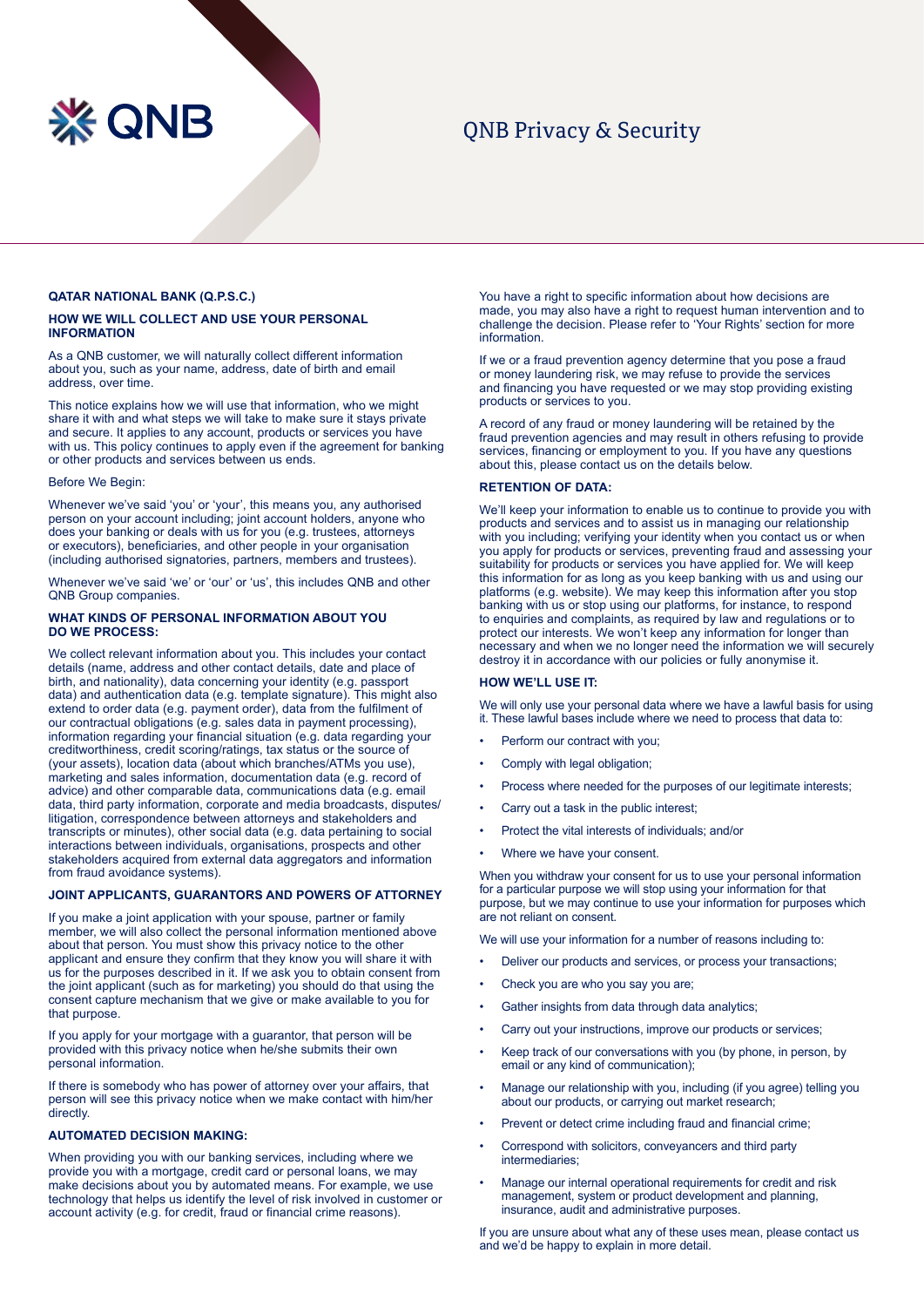# **CREDIT REFERENCE CHECKS:**

#### Applying for a Current Account or Credit/Loan Facility:

If you apply for a current account, credit or mortgage, we may obtain details of your credit history from a credit referencing agency and use this information to work out how much you can afford to borrow and pay back. We may also carry out further credit checks on you while you remain our customer to maintain an accurate and up-to-date record of your credit history. Whenever you apply for any kind of account or credit, the credit reference agencies may record that in your credit history even if you decide not to accept it or if your application is declined. If you apply for credit several times in a short space of time, that may make it harder for you to get credit for a while.

To comply with the law and for our legitimate interest to enable us to assess and manage risk, we can share details about any current accounts or credit you have with us to credit reference agencies, fraud prevention agencies, law enforcement agencies, debt recovery agencies, other lenders and other organisations, including;

- How you manage your current account or credit;
- If you owe us money;
- If you haven't kept up with your payments or paid off what you owe us (unless there is a genuine dispute over how much you owe us) or if you've agreed and stuck to a repayment plan.

This could make it easier or harder for you to get credit in the future.

If you apply for a joint current account or credit with someone else and you either tell us you're financial connected to them or the credit reference agencies already know that you are, the credit reference agencies will link your records together, if so, whenever we ask a credit reference agency about you, they can also tell us things about anyone you're linked to. If we, or a fraud prevention agency, determine that you pose a fraud or money laundering risk, we may refuse to provide the services and financing you have requested, or we may stop providing existing services to you.

A record of any fraud or money laundering will be retained by the fraud prevention agencies and may result in others refusing to provide services to you.

# **MARKETING AND MARKET RESEARCH**

#### Marketing:

We may send you marketing messages and information about products and services. You can tell us at any time if you would like to receive or not receive marketing messages by us. You can also object to your personal data being used for marketing and market research purposes. It may take us a short period of time to update our existing systems and records to reflect your request, during which time you may continue to receive marketing messages. Even if you tell us not to send you marketing messages, we will continue to use your contact information to provide you with important information about your products and services, such as changes to your terms and conditions and account statements, or where we're required to do so by law.

We may share information about you, your transactions, products or services you have with QNB companies, or how you use them with any marketing agents outside of QNB.

#### Market Research:

We may use your personal data for market research and statistical purposes. We may share information about you, your transactions, what products or services you have with our marketing research partners outside QNB. Market research agencies acting on our behalf may get in touch with you (by post, telephone, email or any other form of messaging) to invite you to take part in research.

#### **WHO MIGHT WE SHARE IT WITH:**

We may share your information where:

- We need it for the purposes of providing you with products or services you have requested e.g. opening an account for you;
- We have a public or legal duty to do so e.g. to assist with detecting fraud and tax evasion, financial crime prevention, regulatory reporting, litigation or defending legal rights;
- We have a legitimate reason for doing so e.g. to manage risk, verify your identity or assess your suitability for products or services; or
- We have asked for your permission to share it and you've agreed.

We may transfer and disclose your information to:

- Other QNB group companies;
- Any sub-contractors, agents or service providers who work for us or other QNB group companies;
- Any joint account holders, trustees, beneficiaries or executors where appropriate, the people who do your banking for you, the people you make payments to, intermediary, correspondent and agent banks, clearing houses, clearing or settlement systems and any companies you hold securities in through us;
- Other financial institutions, fraud prevention agencies, tax authorities, trade associations, credit reference agencies or credit bureau and debt recovery agents;
- Any fund managers who provide asset management services to you and any brokers who introduce you to us or deal with us for you;
- Any person, company or other entity that has an interest in or takes on the risk in relation to or in connection with the products or services that we provide to you;
- Any prospective or new QNB companies (for example, if we restructure, or acquire or merge with other companies) or any business that buy part or all of any QNB group company;
- To auditors, regulators or dispute resolution bodies and to comply with their requests:
- Other companies who do marketing or market research for us (but not without your permission);
- If there is a dispute over a transaction, anyone else who is involved;
- Government, courts, or our regulators but only if they have the right to see it, for legitimate reasons;
- Fraud prevention agencies who will use it to prevent fraud and money laundering and to verify your identity. If fraud is detected, you could be refused certain services, finance or employment. Further details of how your information will be used by us and these fraud prevention agencies;

#### Product Specific Sharing:

If you have a card with us, we share your information with our card processing supplier(s), so they can carry out credit, fraud and risk exposure checks, process your payments and manage your card(s).

## Sharing Aggregated or Anonymized Data

Where we have made your information anonymous, we may share it outside QNB with partners such as research groups, universities, advertisers or connected sites. For example, we may share information publicly to show trends about the general use of our services, however, you won't be able to be individually identified with this information.

## **INTERNATIONAL MOVEMENT OF DATA:**

We may transfer your information to a country or international organisation where the data protection laws aren't as strict or require us to treat your information differently. In some countries the law might compel us to share certain information, for example with tax authorities, or apply different levels of security. Even in these cases, we'll only share your information with people who have a right to see it. We need to transfer your information in this way to perform our contract with you, to fulfil a legal obligation, to protect the vital interests of individuals, in certain circumstances to protect the public interest and for our legitimate business interests.

Where we transfer information about you that originates from within, to a country outside, we will always take appropriate measures aimed to ensure that your information is protected. To do this we will ensure that all transfers of your information outside are subject to appropriate and adequate safeguards.

For more information about suitable safeguards and (as relevant) how to obtain a copy of them or to find out where they have been made available you can contact us using the details provided.

## **YOUR RIGHTS:**

You can ask us to:

- Give you a free copy of the information we hold about you
- Update or correct any inaccurate information;
- Delete or 'forget' it, make it anonymous, or restrict, stop using or sharing it (unless that would be against the law or in order to defend or establish our legal rights);
- Not to use certain automated decision processes that impact you (unless we have to do this to perform our contract with you, it's fraud related or you have given us consent to do so);